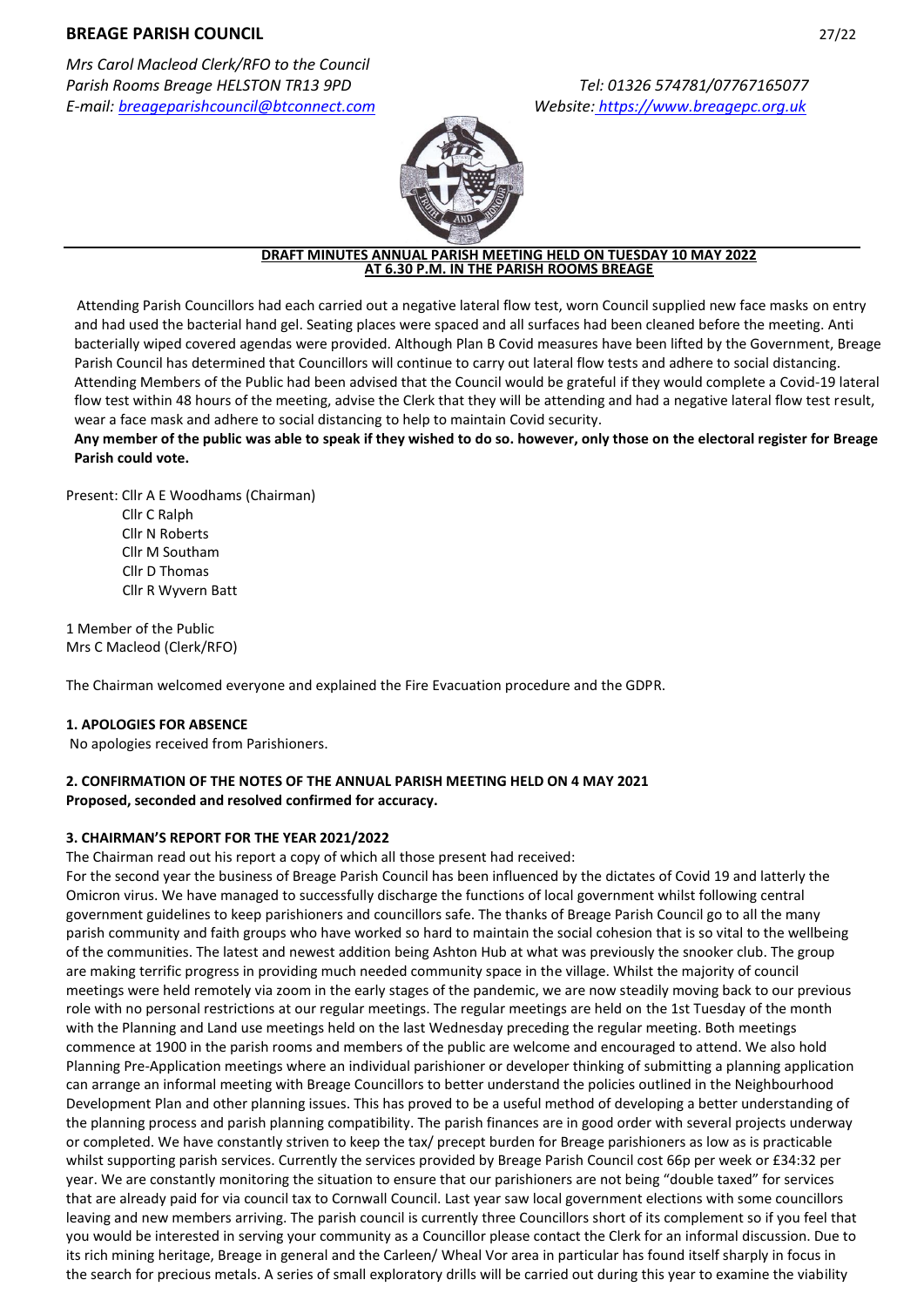27A/22 of future larger scale mineral extraction. Breage Parish Council in conjunction with Cornish Tin, the exploration company, has held both virtual and live meetings to ensure that the parishioners are kept fully aware of progress. Derek Thomas MP has generously facilitated the e-news mail drop to ensure that as many parishioners as possible are aware of developments. Breage Parish Council is actively engaged with the D&C Police and Cornwall Council to reduce the speed of traffic through our villages by implementing the "20 is Plenty" scheme and to reduce the incidence of speeding further by joining "Speed watch" which, after suitable training, uses volunteers with speed cameras to monitor and report speeding motorists. The Council is also a partner in the scheme of traffic regulation orders (TRO) that is attempting to ensure that emergency and utility vehicles can access our villages in safety. This has not always been the case due to the inconsiderate and frequently dangerous parking of some individuals. The play and recreation areas at Breage, Ashton, Praa Sands and Carleen continue to be well used and are, with the exception of Carleen, in the ownership of the parish council. Health and safety checks and maintenance are carried out on a monthly basis with public liability insurance being in place with BPC. As a burial authority we have made vast improvements to the cemetery at Breage and have incorporated additional land to ensure that Parishioners can be confident that this service will be available in the future. Further improvements are ongoing along with routine maintenance. The Neighbourhood Development Plan (NDP) is in its final stages of examination and will be submitted to you as parishioners by referendum during the course of this year. The wooden parish council notice boards scattered around the parish are being replaced with aluminium which should give years of good service. Where space permits they double up to allow community use. Lower Trevurvus pond will be fully reinstated by the end of the year as a wildlife haven and water source. This exciting project is being carried out by BPC in partnership with the local school and others. The public rights of way (PROW) in the parish continue to be maintained by BPC and the council has signed up and agreed to be part of the Enhanced Local Maintenance Project which seeks to further improve and where appropriate create new and enhance the existing paths to ensure they are accessible to all users. BPC has taken the responsibility for the Lengthsman project in the parish; this scheme ensures that culverts, gullies and run-off areas are kept clear and that excess rainwater is able to run off safely to prevent flooding. Additionally road junctions on B, C and unclassified roads are kept safe by cutting back excessive vegetation. Funding has been put in place to enable BPC to employ an apprentice Clerk/ Financial Responsible officer who it is anticipated will be in post this year. This exciting opportunity will allow the right candidate to be fully trained to degree level and be able to progress to wherever their ambition takes them in local government administration and further. Full details will be available on the BPC website and in the press later this year. Preparations by the parish council are in place to celebrate the Platinum Jubilee celebrations of Her Majesty Queen Elizabeth the Second. A small leaf lime tree has been planted in the cemetery and a Jubilee Garden is planned for Coaches Corner at Breage. This is supported by Trevena Cross nursery. Additionally all the school children in the parish schools will be given a celebratory gift to commemorate the occasion. Individual community groups are arranging their own street parties and other events which will be promulgated on social media outlets. Breage Parish Council would like to take this opportunity to thank the many organisations and individuals who so generously give up their time to make the parish the pleasant place it is to live in and so welcoming for our visitors. On a personal note, I would like to thank my councillor colleagues for their enthusiasm and support over what has been a difficult year for us all. Our Clerk and Financial Responsible Officer, Mrs Carol Macleod, has managed to keep the office and services running throughout and Mrs Sarah Orpin has kept the parish rooms clean and safe during this difficult period. The continued support of the contractors and sub- contractors who have kept the technical and maintenance operations of the parish in good working order is very much appreciated. Finally in closing, thank you to the Parishioners for your support in enabling Breage Parish Council to deliver these community services.

## **4. FINANCIAL REPORT FOR THE YEAR 2021/2022**

The Chairman gave explanation of the report, a copy of which all those present had received.

 The Clerk is the Responsible Finance Officer. She and Cllrs Carver (Chairman), Roberts, Thomas and Wyvern Batt were the Members of the Finance and General Purposes (F&GP) Committee 2021/2. Payments and other accounts matters were checked by a Member of the F&GP Committee before being presented to the Council each month. Bank Reconciliations are also checked. The Council's Internal Auditor was Mrs Barbara Goraus. The External Audit will be carried out by PKF Littlejohn.

#### **Statement of Accounts 2021/2022** Opening Balance

| Opening Balance                       |           |
|---------------------------------------|-----------|
| Balance at Bank                       | 95,556.77 |
| Cash in Hand                          | 150.00    |
| <b>Salaries</b>                       | 25,891.49 |
| National Insurance Employer           | 2,053.70  |
| Pension Employer                      | 811.54    |
| <b>Travel Expenses</b>                | 72.77     |
| <b>Audit Charges</b>                  | 621.60    |
| Insurance                             | 1,216.53  |
| Office consumables and goods          | 1,580.95  |
| Advertising & Website                 | 1,550.00  |
| Solicitors                            |           |
| Election/Referendum Provision         | 255.00    |
| <b>Electricity Parish Rooms</b>       | 1,493.48  |
| Telephone/Mobile/Broadband            | 1,991.55  |
| Water Parish Rooms                    | 54.78     |
| Maint/Repairs/Renewals Parish Rooms   | 878.85    |
| Notice boards/Benches/Signs/Fences/Ph | 1,495.54  |
| CIL community payments                | 100.00    |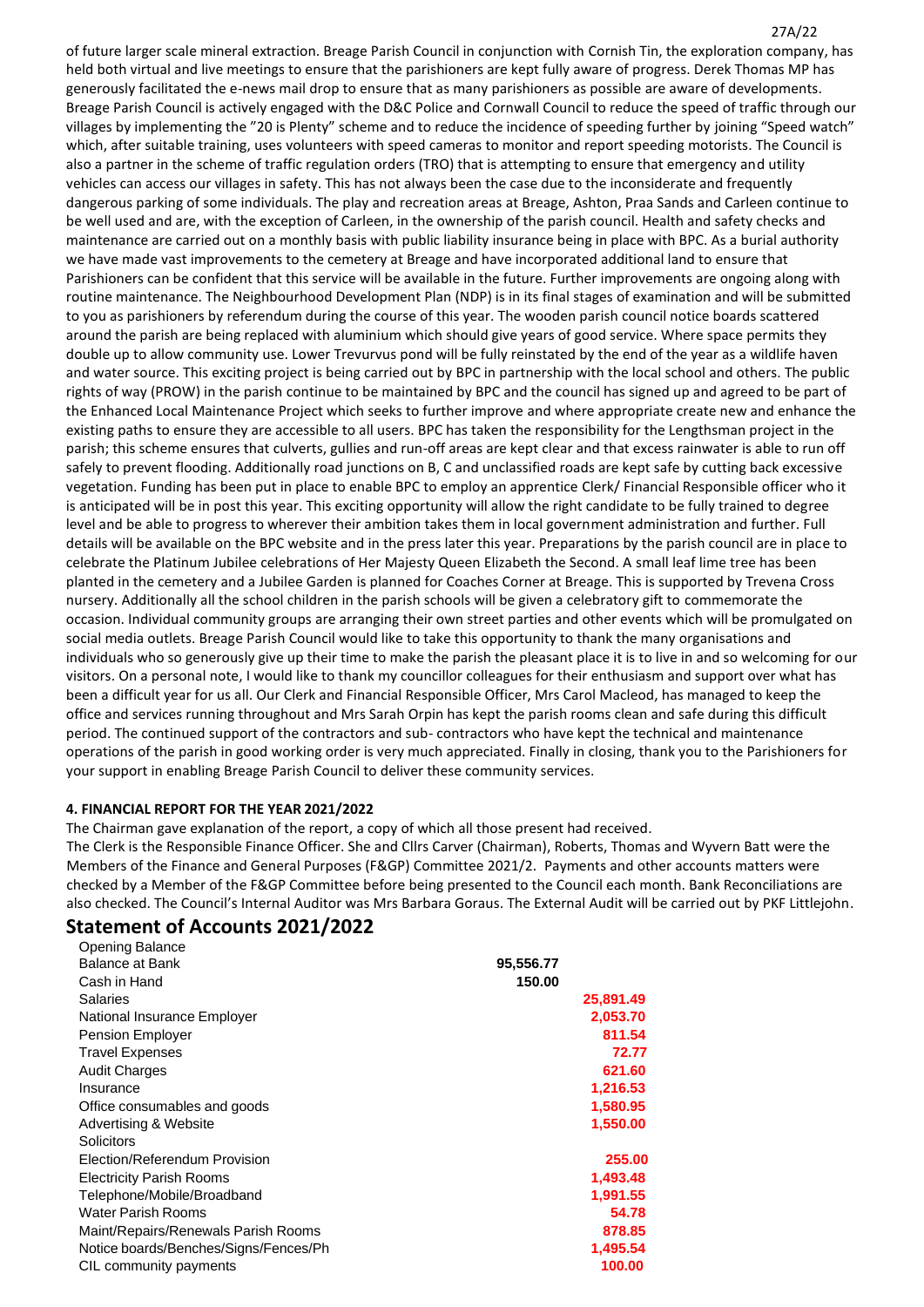| 28/22                                |           |            |            |
|--------------------------------------|-----------|------------|------------|
| Praa Sands/Praa Green                |           | 1,077.00   |            |
| Contracts - Footpaths                |           | 4,639.64   |            |
| South West Coastal Path              |           | 2,114.76   |            |
| Miscellaneous expend.                |           | 75.00      |            |
| <b>Amenity Areas</b>                 |           | 794.34     |            |
| Grants s137                          |           | 250.00     |            |
| Grants                               |           | 3,345.96   |            |
| Subscriptions                        |           | 356.61     |            |
| Contracts Grass & Hedge Cutting      |           | 4,760.00   |            |
| Queen's Platinum Jubilee costs       |           | 624.76     |            |
| Streetlights electricity             |           | 418.57     |            |
| Streetlights repairs & maintenance   |           | 3,508.00   |            |
| Playground & Leisure Equipment       |           | 2,928.99   |            |
| Lengthsman work completed            |           | 10,188.00  |            |
| Loan Repayment Streetlight upgrade   |           | 5,472.14   |            |
| Covid-19 expenses                    |           | 1,221.37   |            |
| Enhanced LMP                         |           | 6,455.00   |            |
| Precept                              | 85,000.00 |            |            |
| <b>Council Tax Support Grant</b>     | 1,560.72  |            |            |
| General Admin                        | 37.00     | 40.00      |            |
| <b>Grants and Donations</b>          | 750.00    |            |            |
| Footpaths LMP grant                  | 4,112.41  |            |            |
| South West Coastal Path grant        | 2,178.41  |            |            |
| <b>Bank Interest</b>                 | 11.03     |            |            |
| Misc. Income                         | 1,368.30  |            |            |
| Lengthsman Scheme                    | 14,000.00 |            |            |
| <b>CIL</b>                           | 3,171.43  |            |            |
| NDP money out                        |           | 1,000.00   |            |
| Queens' Platinum Jubilee donations   | 450.00    |            |            |
| Cemetery costs                       |           | 4,655.82   |            |
| Cemetery maintenance Capital works   |           | 25,443.89  |            |
| War memorials LPA Act 1923 LGA 1948  |           | 130.00     |            |
| Cemetery fees interments             | 2,800.00  |            |            |
| Donations Cemetery/closed graveyards | 200.00    |            |            |
| Ashton Field costs                   |           | 677.50     |            |
| Ashton Snooker Club Zionist Chapel   |           | 920.88     |            |
| VAT                                  | 14,571.49 | 13,762.16  |            |
|                                      |           | 130,210.79 | 136,283.17 |

**Closing balance Receipts and Payments as at 31 March 2022 89,634.39**

## **Bank Accounts: 89,484.39 Cash in hand 150.00 89,634.39**

The closing balance at 31 March 2022 shows a decrease of £6,072.39 compared to the previous year. Receipts for 2021/2022 decreased by £8,627.92 and Payments increased by £27,138.57.

Cemetery fees decreased as there were fewer interments; Admin by a small amount, no Covid grant this year when there was £10,000 last year; Precept remained the same but the Council Tax Support grant was further reduced this year; there was an increase in VAT reclaims.

There were Jubilee expenses, a new item, small increases on insurance and Parish Rooms costs, increases in footpath and grass cutting; Removal of 10 Streetlights that Cornwall Council would not adopt £3,508.00; Enhanced LMP, new this year £6,455.00; Cemetery maintenance costs increase for further work £10,497.89; Cemetery and play area costs increased. No Toilet's costs this year.

Grant payments increased this year by 1,195.96 and were awarded to community groups as follows: £500 to Ashton Village Committee towards renewal and repair of electricity boxes for Christmas lights; £500 to Breage Silver Band towards repairs and updates of instruments; £500 to Breage Field Committee towards support for short term plans and to act as match funding; £500 to Breage Snooker and Social Club towards replacement seating in snooker room; £500 to Carleen Village Hall towards disabled car park fencing needing replacement; £500 to Godolphin Cross Community Association towards signage/notice board; the Royal British Legion was supported by the purchase of wreaths for Remembrance Sunday services,